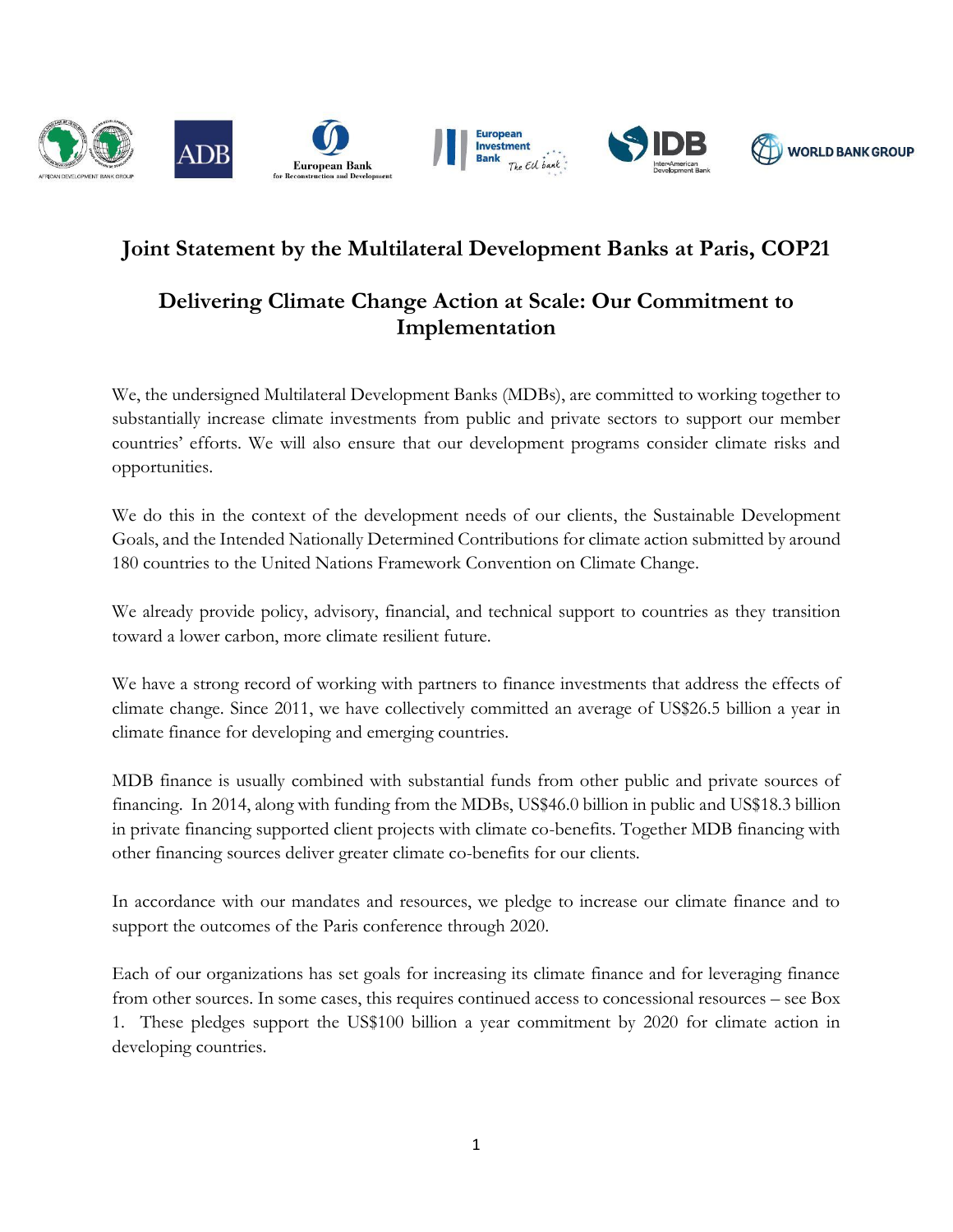## **Box 1 - Commitments to Action and Implementation**

The **African Development Bank** announced that it would triple its climate financing to reach nearly US\$5 billion annually by 2020.

The **Asian Development Bank** announced that it would more than double its annual climate financing, up to US\$6 billion by 2020. US\$4 billion will be for mitigation, US\$2 billion for adaptation.

The **European Bank for Reconstruction and Development** indicated that it would increase the share of environment/ climate financing from 25 percent to 40 percent of annual commitments by 2020; this will provide US\$20 billion over the next five years, versus US\$20 billion over the last ten years.

The **European Investment Bank** will finance US\$20 billion a year globally for the next five years under its recently announced climate strategy commitments, a total of US\$100 billion, equal to at least 25% of its overall lending for the period. In order to strengthen the impact of EIB's financing, notably in developing countries, the EIB aims to increase its lending for climate action in those countries to 35 percent of total lending by 2020.

The **Inter-American Development Bank** announced its aim to double the volume of its climate finance by 2020, provided support of its Governors, this would mean increasing from an average of 14 percent of annual commitments over the last three years to 25-30 percent average commitment by 2020.

The **World Bank Group**, provided support of its Governors, pledged a one-third increase in climate financing, from 21 percent to 28 percent of annual commitments by 2020. If financial capacity were maintained at today's level in real terms, this means reaching US\$16 billion a year in public finance. The Bank Group intends to continue leveraging its current levels of co-financing for climate-related projects, which could mean up to an additional US\$13 billion a year in 2020. The direct financing and leveraged co-financing together represent an estimated US\$29 billion.

## **Maximizing our Value through Increased, Integrated Climate Action**

As a coalition of development banks, committed to common goals, we have a responsibility to respond to these global threats. We will continue to consider climate change across our strategies, programs, and operations to deliver more sustainable results, with a particular focus on the poor and most vulnerable.

Together with around 17 other multilateral, bilateral, national and commercial finance institutions, we support the voluntary Principles for Mainstreaming Climate Action within Financial Institutions. The Principles will guide our climate-smart development priorities, and provide a platform for learning and knowledge sharing.